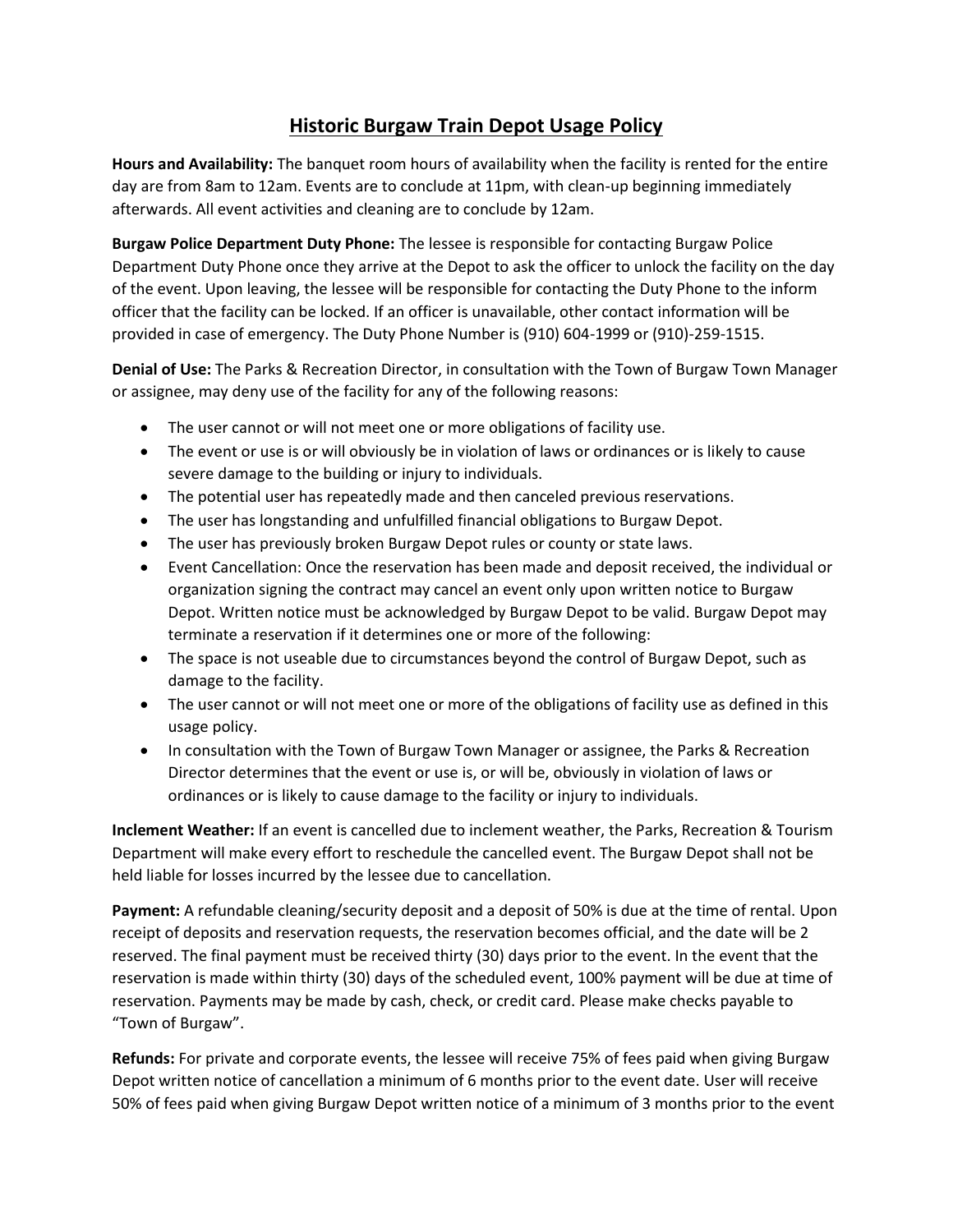date. No refund will be available if event is cancelled with less than three months' notice. For nonprofits, a 50% refund will be given if cancelled a minimum of 45 days prior to the event. No refund after 45 days.

**Refundable Deposit:** A refund of the cleaning/security deposit will be issued if all of the conditions and terms are met as defined by this policy. The security/cleaning deposit may be applied at Burgaw Depot's discretion towards repairing, replacing, or the extra cleaning of any damage to the facility or property caused by the lessee, lessee's guests, or persons contracted by the lessee. The lessee shall also be responsible for any damages and cleaning in excess of the cleaning/security deposit received. The unused portion of said cleaning/security deposit shall be refunded to the "Payee" listed in the reservation.

**Caterers:** Caterers and the lessee are welcome to use the small kitchenette that is equipped with a refrigerator and microwave. The lessee is responsible for removing all food products at the end of the event, wiping out the microwave and refrigerator if used, and sweeping the area.

**Commercial Kitchen:** Use of the Commercial Kitchen for the event is prohibited. This space is rented to separate tenants.

**Tables and Chairs:** The Burgaw Depot Events Center can provide banquet tables and chairs upon request, and they are included in the rental of the banquet room. The lessee is required to contact the Parks & Recreation Director at least seven (7) days prior to the event with details of required tables and chairs. Tables and chairs will be on carts located in the banquet room prior to the event. Tables and chairs may be left out after event for cleaning. All tables and chairs are to be indoors at the conclusion of your event and are not to be left outside or on the dock area.

**Alcoholic Beverages:** Beer, wine, and champagne are the only alcoholic beverages that may be served or used in the Burgaw Depot Events Center or on the grounds. Liquor is not permitted. The legal drinking age in the State of North Carolina is 21. A onetime limited special occasion permit will be required for all applicants who wish to have alcoholic beverages during their event. Applications must be submitted/approved by the ABC commission and Town of Burgaw Staff prior to event date. Please follow the ABC Commission webpage for instructions. The applicant for themselves, their heirs, personal representatives and on behalf of their guests do hereby release and forever discharge, the Town of Burgaw and its public officials, officers, employees and legal representatives from any and all claims and demands, whether known or unknown that the applicant may claim arising out of or in any way relating to the serving and consumption of alcohol on the premises by applicant and/or their guests.

**Smoking:** Smoking is not permitted anywhere inside the building or outside (on the dock, concrete open area, or walking around premises). Any guest or person hired by the lessee who smokes in unauthorized areas is subject to immediate removal by the Burgaw Police Department.

**Animals:** No animals are allowed in the Burgaw Depot except those trained to assist disabled persons.

**Security:** If required by the Parks & Recreation Director, the lessee will provide security officers at the expense of the lessee. The responsibilities of the security officer are as follows: • Security officers may be required to have arresting authority in Burgaw.

• Security officers must arrive a minimum of 15 minutes before event is scheduled to begin.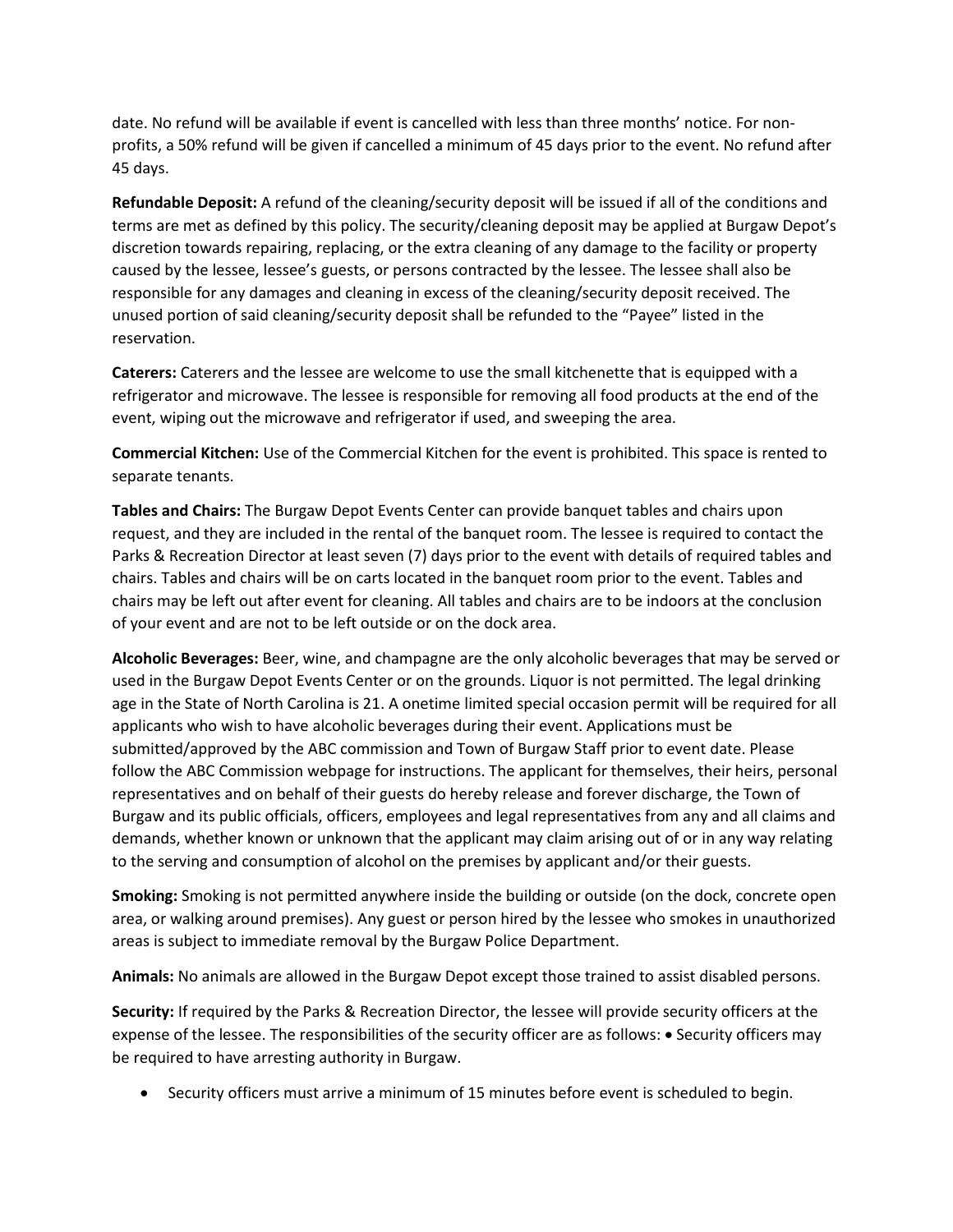- Upon arrival, security officers should check in with event staff.
- Security officers are expected to be dressed in such a way as to be readily identifiable during the event.
- Security officers should assist guests with parking and direct them to designated lots.
- Security officers are expected to patrol the Burgaw Depot building and grounds during the event and not participate in the event.
- Security officers must support event staff if situations arise where individuals become unruly or disruptive. The Burgaw Depot is private property and anyone loitering should be asked to leave.
- Security officers are expected to monitor guests as they walk to their cars until all guests have left the premises.
- Before leaving, security officers should notify event staff of pending departure.

**Clean Up:** The following minimum clean-up standards are as follows:

- All trash must be removed from the building and placed in the proper receptacles. This includes trash in all areas rented/used. If trash is not removed, the lessee shall forfeit \$50.00 from the cleaning and security deposit.
- All materials brought into the facility must be removed immediately after the event. This includes decorations, food/beverages, signs/banners, kegs, etc. Items not removed immediately are subject to a penalty for their return or will be disposed of at the discretion of the Parks & Recreation Director.
- Tables and chairs should be left out in the banquet room for cleaning by the Burgaw Depot cleaning staff.

Excessive clean-up or damage to the facility and/or its furnishings and equipment caused by the lessee, lessee's employees, assistants, audience, guests or contracted personnel will be billed to the lessee at cost. Abuse of the facility by the lessee or his/her agent (florist, event planner, etc.) may result in the inability to use the Depot in the future for both the lessee and his/her agent.

**Government Organizations:** Under approval from the Town Manager, Pender County government organizations may use the Train Depot Monday-Thursday at the cleaning fee rate of \$150.00. Non-profit rates will apply for weekend rentals (see fee schedule). A formal request must be submitted to the Parks, Recreation and Tourism Department prior to being added to the calendar.

**Local Organizations/Clubs:** All organizations must receive permission from Town of Burgaw Commissioners in order to waive fees for the Burgaw Train Depot. If approved, all organizations must pay the cleaning fee (\$150.00) Monday-Thursday to be placed on the calendar. All weekend rates will apply. Formal request must be submitted to the Parks & Recreation Department two weeks prior to the scheduled board meeting.

**Legal Ordinances:** Lessee agrees to abide by all local, state, and federal laws and ordinances. Burgaw Police Department has the authority to end any event with unlawful behavior such as drunkenness, damage to the building, noise violations, etc. The lessee will be instructed to leave the premises immediately; in which case the lessee shall not receive any refunds.

**Liability Release:** The lessee, guests, attendees, family, friends, vendors and those associated to the same, will indemnify and hold harmless the Burgaw Depot Events Center, its employees, staff,